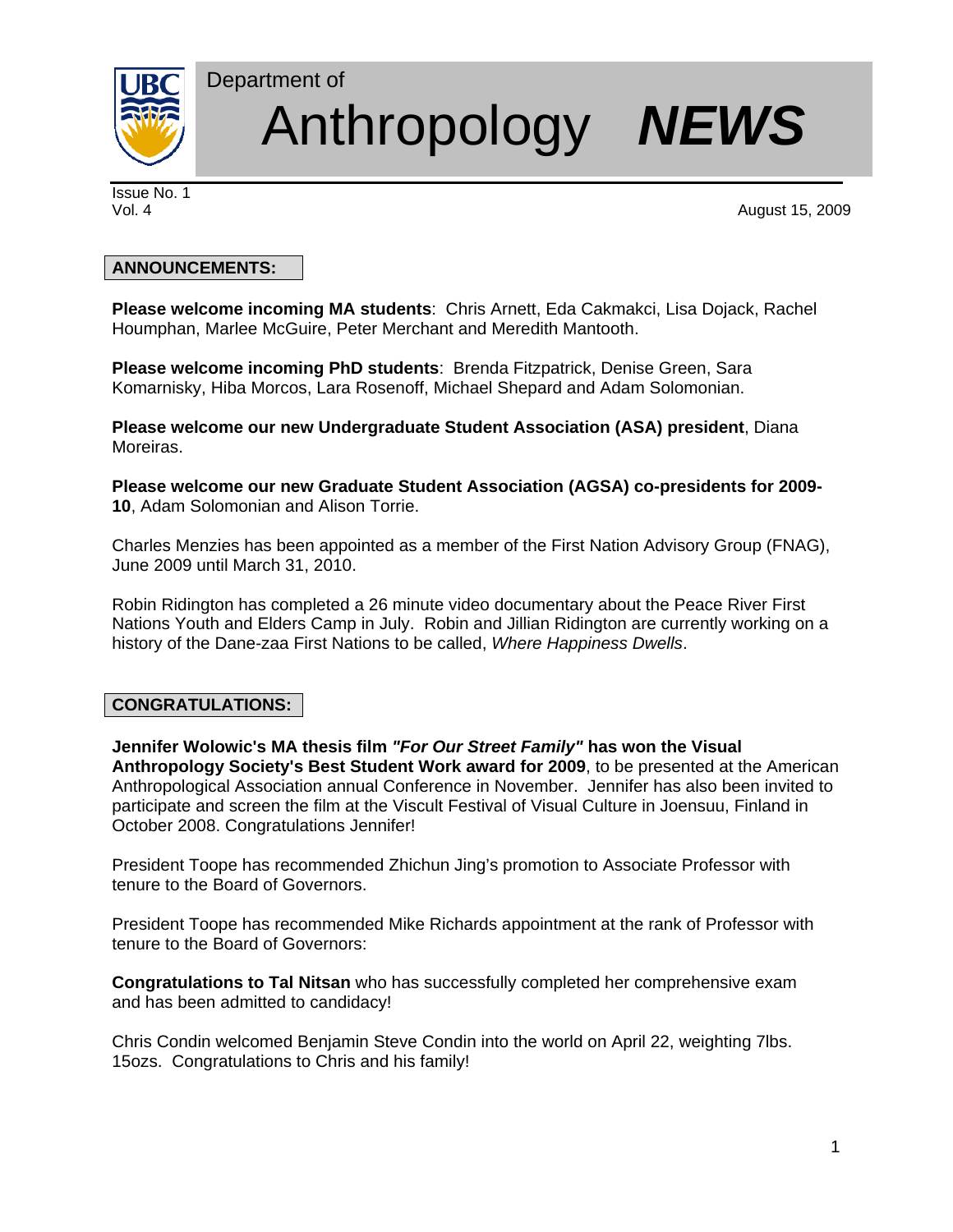#### **PUBLICATIONS:**

Komarnisky, Sara V.

2009 Suitcases Full of Mole: Traveling food and the connections between Mexico and Alaska. Alaska Journal of Anthropology 7(1).

Mayer, Carol. E.

2009 Review: Museums in the Material World, edited by Simon J. Knell, London & New York, Routledge, 2007, 374 pp. in Museum Management and Curatorship, , Vol 24. No.2, 191-192.

Martindale, Andrew, Bryn Letham, Duncan McLaren, David Archer, Meghan Burchell, Bernd R Schöne.

2009 Mapping of Subsurface Shell Midden Components through Percussion Coring: Examples from the Dundas Islands. Journal of Archaeological Science. 36:1565-1575.

Martindale, Andrew and Kisha Supernant.

2009 Quantifying the defensiveness of defended sites on the Northwest Coast of North America. Journal of Anthropological Archaeology. 28(2):191-204.

Martindale, Andrew. 2009 Race: Social Fact, Biological Fiction. Focus on Adoption.1 7(3):16.

#### **PRESENTATIONS:**

Mayer, Carol E.

June 6, 2009 Wok Meri: Women Potters of the South Pacific. Northwest Ceramics Foundation Invited Speaker Series. Emily Carr University of Arts & Design.

Wainer, Rafael.

May 2009 A Glimpse of Life: Contributions to a Discussion of the Inter-subjectivity of Bereavement. CASCA/AES, Panel Re-thinking Child Death and Parental Bereavement. Vancouver. Unpublished.

Wainer, Rafael.

May 19, 2009 Talk focused on his PhD research. National University of Rio de Negro's Research Institute of Cultural Diversity and Changing Processes (Instituto de Investigaciones en Diversidad Cultural y Procesos de Cambio), located in the city of Bariloche.

Creighton, Millie.

June 18, 2009 The Korean Wave and Japanese Fandom: Transforming History Through Popular Culture. Hong Kong Anthropological Association and Hong Kong History Museum, Hong Kong.

Creighton, Millie.

July 24, 2009 Japanese Constitutional Debates, the Global Article 9 Campaign and Inter-Asian Relations. Emerging Issues in a Global World symposium sponsored by the Institute of Social Research, Korea University, Seoul, Korea.

#### **UPCOMING DEPARTMENT EVENTS:**

**Anthropology Fair – as part of Imagine UBC Day** 

A welcome for new and returning undergraduate students. Tuesday September 8, 11:30am-1:30pm, AnSo 134. Lunch will be provided. **Students to RSVP anthu@interchange.ubc.ca before August 27, 2009.**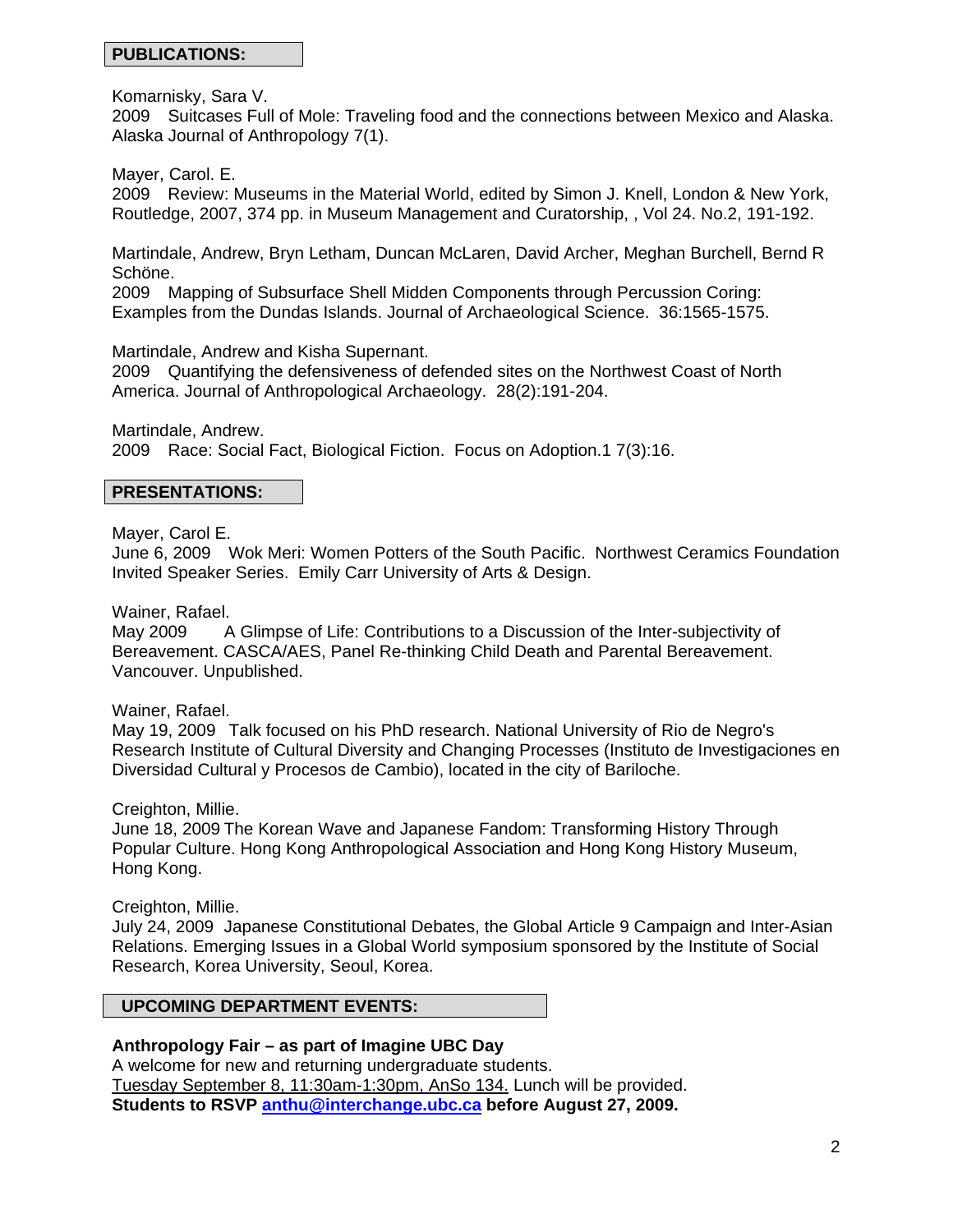# **Department Orientation for new graduate students**

Tuesday September 8, 12:00pm-2:00pm, Graduate lounge, AnSo 208.

All new students are required to attend. Meet the Department Head, John Barker, current Graduate Advisor, Mike Blake, AGSA reps Alison Torrie and Adam Solomonian and Graduate Secretary Kyla Hicks. This is a good chance to meet all new graduate students and be informed about important program related info as a new graduate student. Lunch will be provided.

## **TA training workshop for all Teaching Assistants**

Tuesday September 8, 2:00pm-3:30pm, AnSo 134. New and returning TA's recommended to attend. Facilitator, TBA. A CUPE 2278 union rep will talk from 3:00-3:30pm.

#### **UPCOMING UBC EVENTS:**

#### **Imagine UBC Day**

#### Tuesday September 8, 2009

All undergraduate classes (with the exception of any classes that start at or after 5:00 pm and meet only once per week) will be replaced with day-long Orientation programming coordinated by UBC Orientations, the various faculties, and the Alma Mater Society. Imagine Day culminates with the Main Event Carnival, which is a UBC community event featuring 200 booths showcasing clubs, resources, and services for students.

#### **Core Orientation Day for New Graduate Students**

#### Thursday September 3, 2009

This annual event is co-sponsored by the Graduate Student Society (GSS), the Faculty of Graduate Studies (FGS), and the Office of the Vice President, Students, and is highly recommended for all new graduate students. The day is an opportunity to meet your fellow new graduate students and be oriented to important campus and academic information. For info on locations and schedule, please go to: http://www.grad.ubc.ca/new/orientation/

#### **GALA: Orientation for new international students**

September 3-5, 2009 For events and time, locations, please go to: http://www.students.ubc.ca/newtoubc/orientations.cfm?page=international&view=schedule

#### **Graduate Instructional Skills Workshops (ISW)**

**\****offered through TAG(Teaching and Academic Growth)*  August 28, 29, 30 2009, 8:15 AM - 5:00 PM each day Irving K. Barber Learning Centre, 1961 East Mall - 2nd Floor.

#### **MUSEUM OF ANTHROPOLOGY NEWS:**

# **MUSEUM OF ANTHROPOLOGY FALL EXHIBITS, PROGRAMS & SPECIAL EVENTS**

Cafe MOA now open - Admission ALWAYS FREE for UBC staff, students & faculty - end-ofsummer Shop sale from September 1-15 - school programs starting up - click on www.moa.ubc.ca for more news

#### **EXHIBITIONS**

#### **Speaking to the Old Ones**

#### Thursday, September 3 through Sunday October 18, 2009

Tahltan artist Peter Morin curates an exhibit in two parts: "Speaking to the Old Ones," will be shown at MOA while "Speaking in Landscape Tongues" appears at Vancouver's Western Front Gallery. Both components explore the role of aboriginal languages as expressions of indigenous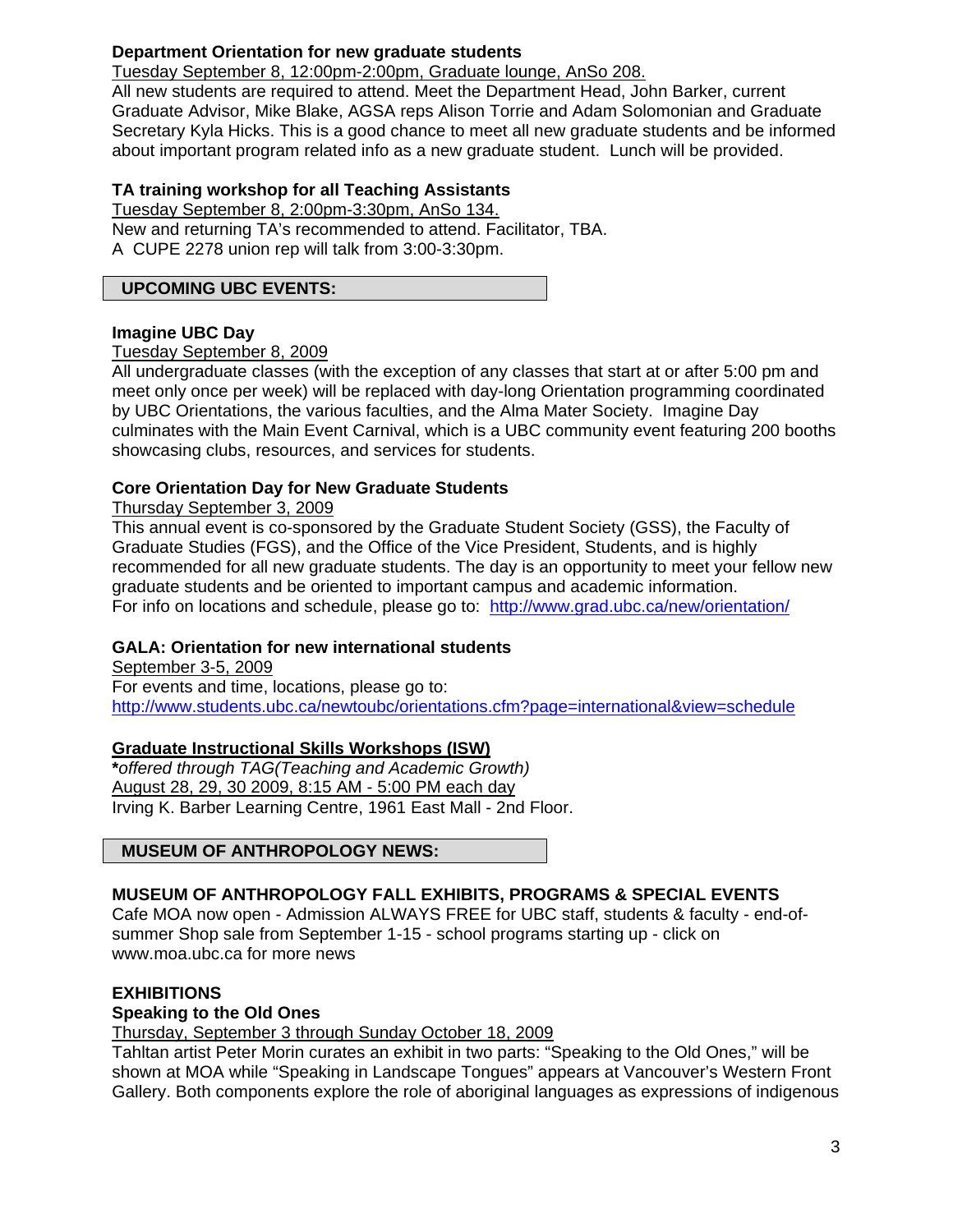thought, and the importance of speaking aboriginal languages as a way of asserting aboriginal presence in the world. At MOA, four video monitors will be placed in the Great Hall, positioned so that visitors can view them in relation to specific poles and sculptures. Artists whose videos will be shown include Kevin Burton, Helen Haig-Brown, Jason Lujan, and Sandra Semchuck with the late James Nicholas.

# **TATAU: Samoan Tattooing and Global Culture**

## Through September 30, 2009

The contemporary significance of Samoan tattoo traditions is the focus of this insightful and provocative exhibit. Curated by Peter Brunt, Senior Lecturer in Art History at Victoria University of Wellington, the show features over 40 photographs by distinguished New Zealand artist Mark Adams. Exhibition organized by the Adam Art Gallery, Victoria University of Wellington, and Cambridge Museum of Archaeology and Anthropology, University of Cambridge.

# **Calvin Hunt Canoe**

## Thursday, October 5 to Sunday, December 14, 2009

A magnificent 38-ft canoe carved by Calvin Hunt will be on display in Gallery 3, adjacent to the Great Hall. Born in 1956, Hunt is the youngest son of Kwagu'l hereditary chief Thomas Hunt, and grandson of renowned carver Mungo Martin and grandmother, Abayah. Born into a wealth of traditional knowledge, Calvin started carving at the age of 12. He continues working with wood, as well as silkscreening, jewelry-making, and stone carving.

# **PUBLIC PROGRAMS**

# **MOA Mashup**

## Thursday, September 17, 5:00-8:00 pm (free)

Mix it up at the MOA Mashup, featuring internationally known performance artists jamie griffiths and Martha Carter and her dance troupe, mmHoP, accompanied by DJ Jacob Cino of Third Eye Tribe. Experience spontaneous outbreaks of music, dance, interactive video and light projections, plus a live drawing performance by emerging visual artist Numangatini Mackenzie aka The Noble Savage. Sponsored by SSHRC and Robert Gardiner. Presented as part of UBC CultureFest 2009. Media sponsor The Beat 94.5 FM.

# **Thomas King Lecture**

# Thursday, October 1, 7:00-8:00 pm (Admission \$10)

To mark the 50th anniversary of Canadian Literature, MOA is co-hosting a public lecture by distinguished speaker and author Thomas King. King created and performed in the popular CBC Radio series, Dead Dog Cafe and Dead Dog in the City. He also delivered the prestigious Massey Lectures in 2003. His talk will be followed by an auction of art work by Canadian writers at the nearby Leon and Thea Koerner University Centre, to which the public is also invited (no charge).

#### **Book Launch: All That We Say Is Ours: Guujaaw and the Reawakening of the Haida Nation**

#### Tuesday, October 6, 5:30-7:30 pm

With D & M Publishers, MOA is pleased to host the public launch of a new book by Ian Gill, award-winning journalist and president of Ecotrust Canada. In the 1970s, after years of logging on their lands, the Haida joined forces with environmentalists in a high-profile struggle to save the islands. Gill chronicles their decades-long battle, which found eloquent expression through Giindajin Haawasti Guujaaw, the visionary artist, drummer and orator who would later become president of the Council of the Haida Nation. In chronicling the Haida's political and cultural renaissance, Gill has crafted a gripping, multilayered narrative with global implications. Please join us for an extraordinary evening in celebration of this remarkable new work.